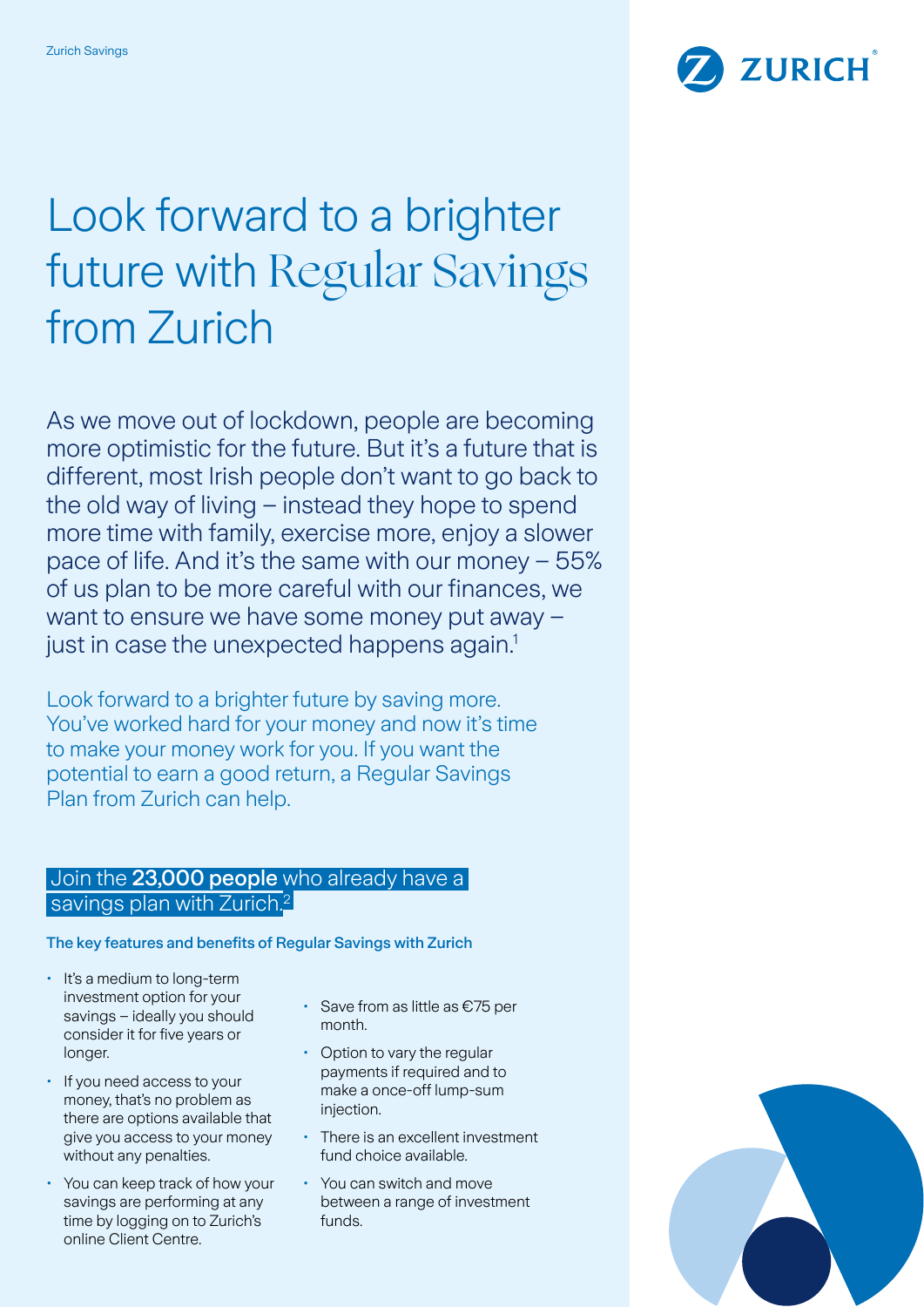

#### The potential to grow your savings with Zurich's Prisma Funds

The Prisma Funds are Zurich's most popular investment funds with customers. Compare the positive returns of an investment of €300 per month in the Zurich Prisma 3, 4 and 5 Funds over five years Vs the Cash Fund.3



 $\circ$ 

## Cash isn't always king

Regular contributions of €300 per month in the Zurich Balanced Fund for the last fifteen years would have delivered cumulative returns of over 88% compared to -4% if you had saved your money in the Zurich Cash Fund. 4

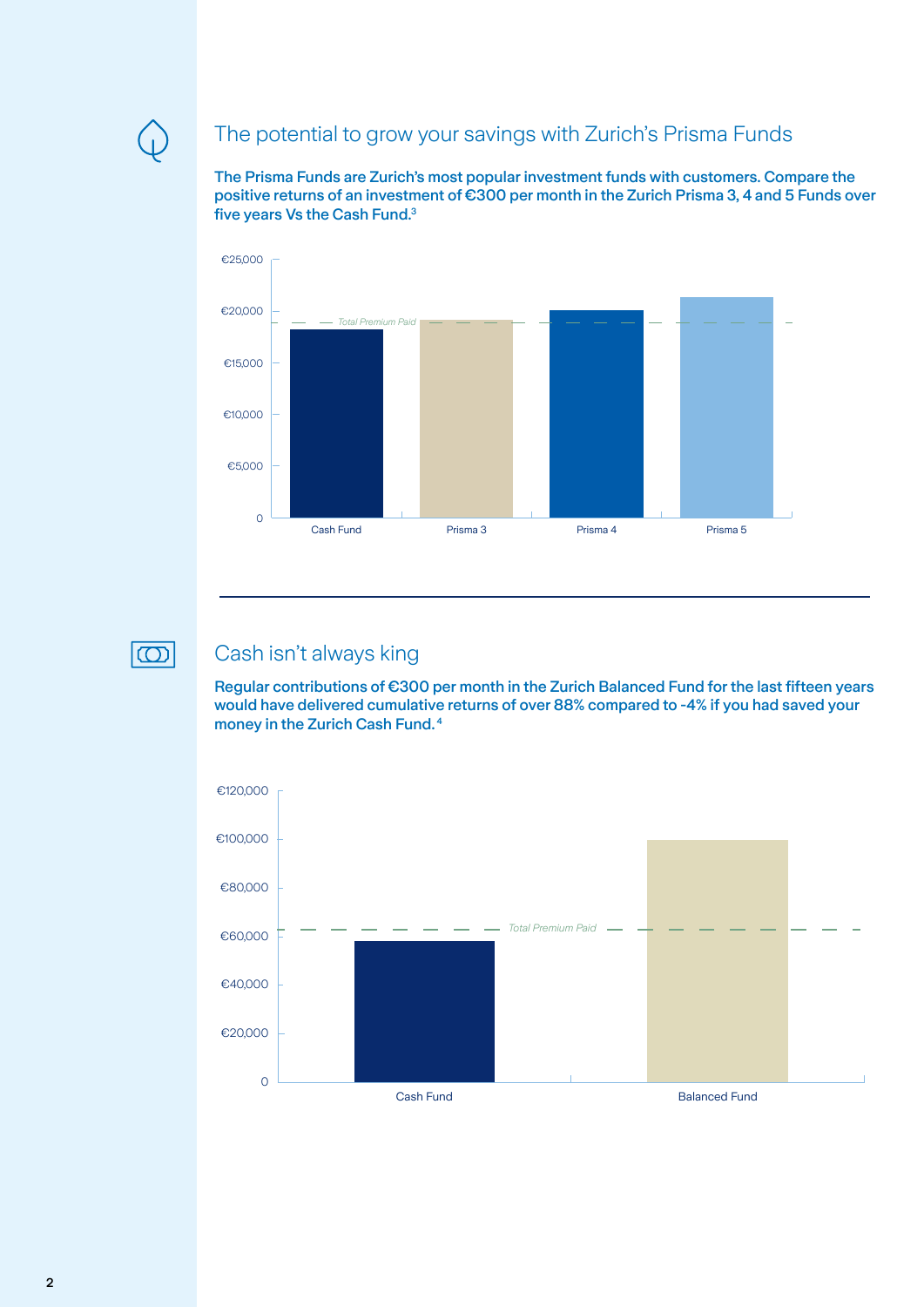## for investment performance **Zurich No.1**

six years in a row4

#### Benefit from the effects of compounding6

|                                                                  | <b>Savings fund</b><br>after 5 years | Savings fund<br>after 10 years | <b>Savings fund</b><br>after 15 years |
|------------------------------------------------------------------|--------------------------------------|--------------------------------|---------------------------------------|
| Regular contributions of<br>$£300$ per month                     | €19,878.93                           | €44,176.61                     | €73,723.32                            |
| Lump sum of €10,000 & regular<br>contributions of €300 per month | €30,746.55                           | €56,054.13                     | €86,704.76                            |

## Over the long-term, holding money in riskier assets is rewarded7

In any ten year period the odds of equities posting positive returns is

96%

In any ten year period our multi-asset funds have never made a loss



In any twenty year period global equities have never made a loss



Warning: These figures are estimates only. They are not a reliable guide to the future performance of your investment. Warning: Past performance is not a reliable guide to future performance. Warning: The value of your investment may go down as well as up. Warning: If you invest in this product you may lose some or all of the money you invest. Warning: This product may be affected by changes in currency exchange rates.